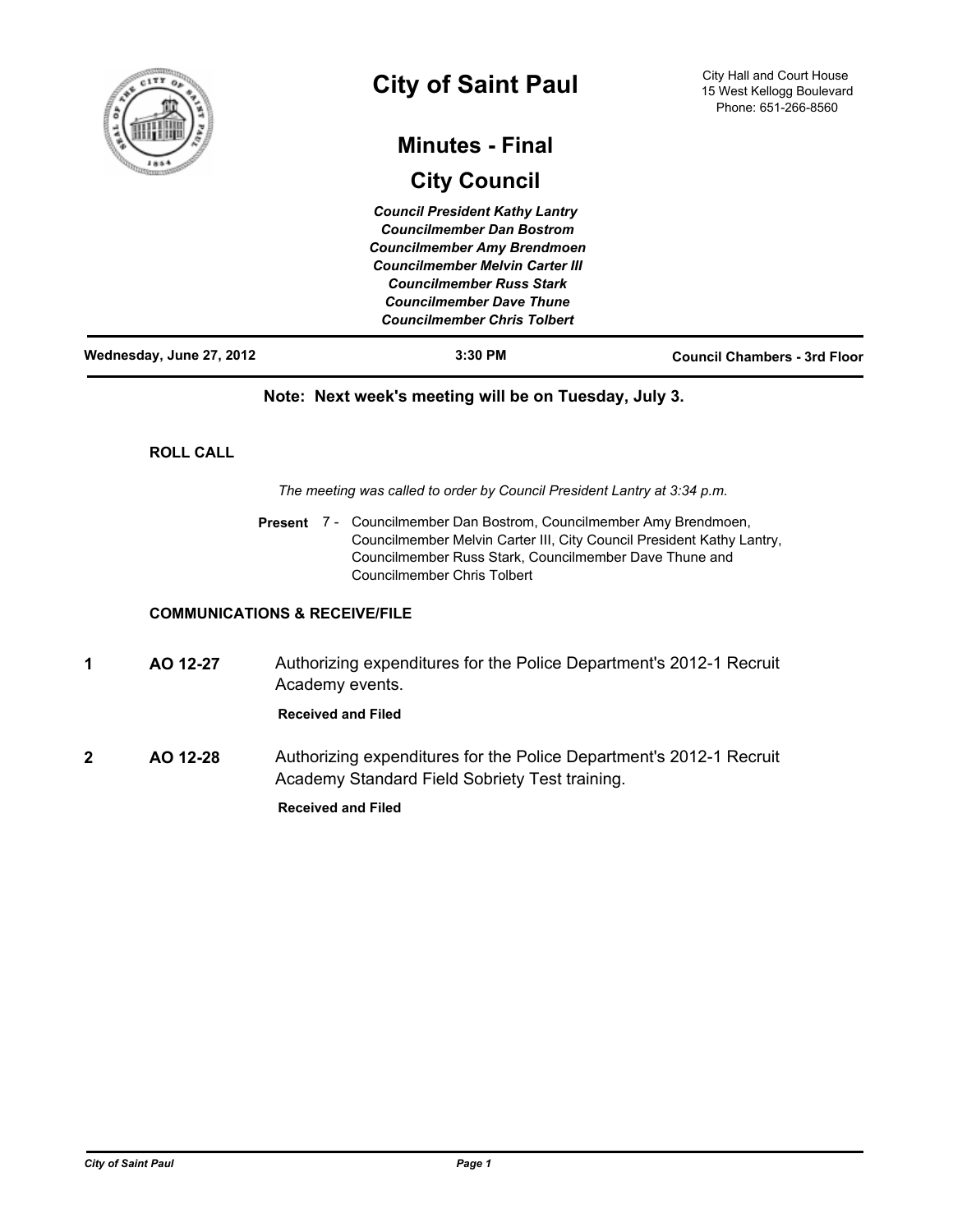#### **CONSENT AGENDA**

**Note: Items listed under the Consent Agenda will be enacted by one motion with no separate discussion. If discussion on an item is desired, the item will be removed from the Consent Agenda for separate consideration.**

**Approval of the Consent Agenda (Items 3 - 17)**

**A motion was made by Councilmember Bostrom to Approve the Consent Agenda. The motion carried by the following vote:**

Yea: 7 - Councilmember Bostrom, Councilmember Brendmoen, Councilmember Carter III, City Council President Lantry, Councilmember Stark, Councilmember Thune and Councilmember Tolbert

**Nay:** 0

**3 RES 12-1197** Authorizing the Fire Department to accept a donation of \$300 from the Residential Mortgage Group (RMG) Inc. to continue to provide public safety and community education to the City of Saint Paul and its residents.

**Adopted**

**4 RES 12-999** Authorizing the Department of Parks and Recreation to solicit and accept donations for the 2012 environmental education programs.

**Adopted**

**5 RES 12-1223** Identifying the need for Livable Communities Demonstration account funding and authorizing applications for grant funds.

**Adopted**

**6 RES 12-1224** Approving subordination of the mortgage for Uni-Lex Partners.

#### **Adopted**

**7 RES 12-1211** Authorizing the Police Department to accept a donation from the Saint Paul Police Foundation for department units including Elder Abuse, Training and SWAT.

**Adopted**

**8 RES 12-1212** Authorizing the Police Department to enter into a facility rental agreement with the Neighborhood House at Wellstone Center, which includes an indemnification clause.

**Adopted**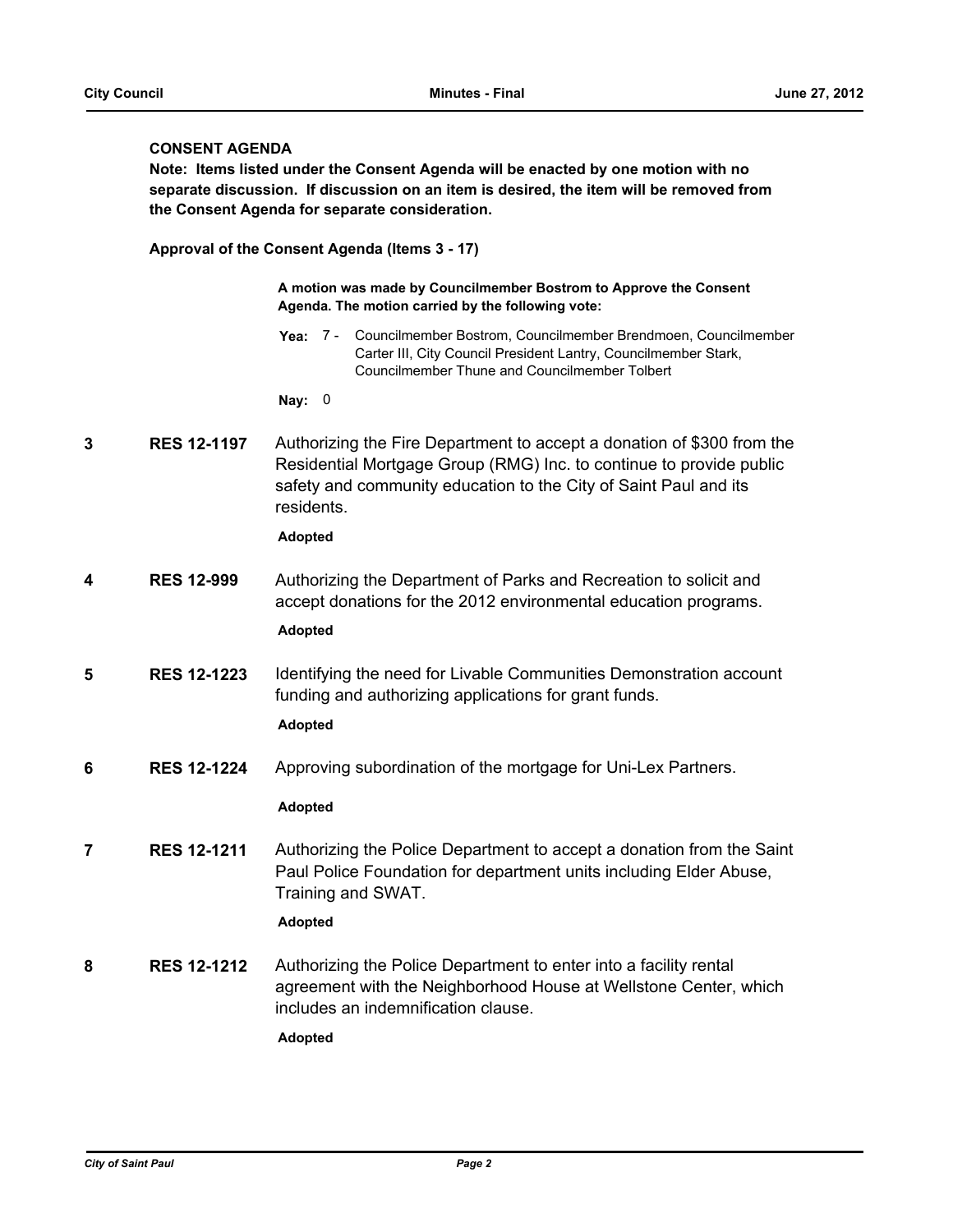| 9  | <b>RES 12-1068</b> | Approving the City's cost of providing Collection of Vacant Building<br>Fees Services from April 2012, and setting date of Legislative Hearing<br>for July 17, 2012 and City Council Public Hearing for September 5,<br>2012 to consider and levy the assessments against individual<br>properties. (File No. VB1209, Asmt No. 128814)              |
|----|--------------------|-----------------------------------------------------------------------------------------------------------------------------------------------------------------------------------------------------------------------------------------------------------------------------------------------------------------------------------------------------|
|    |                    | <b>Adopted</b>                                                                                                                                                                                                                                                                                                                                      |
| 10 | <b>RES 12-1069</b> | Approving the City's cost of providing Boarding and/or Securing<br>Services during April 2012, and setting date of Legislative Hearing for<br>July 17, 2012 and City Council Public Hearing for September 5, 2012<br>to consider and levy the assessments against individual properties.<br>(File No. J1209B, Asmt No. 128109)<br>Adopted           |
| 11 | <b>RES 12-1070</b> | Approving the City's cost of providing Graffiti Removal Services during<br>April 19 to May 1, 2012, and setting date of Legislative Hearing for July<br>17, 2012 and City Council Public Hearing for September 5, 2012 to<br>consider and levy the assessments against individual properties. (File<br>No. J1210P, Asmt No. 128409)                 |
|    |                    | Adopted                                                                                                                                                                                                                                                                                                                                             |
| 12 | <b>RES 12-1071</b> | Approving the City's cost of providing Excessive Use of Inspection<br>Services during February 22 to April 5, 2012, and setting date of<br>Legislative Hearing for July 17, 2012 and City Council Public Hearing<br>for September 5, 2012 to consider and levy the assessments against<br>individual properties. (File No. J1207E, Asmt No. 128310) |
|    |                    | <b>Adopted</b>                                                                                                                                                                                                                                                                                                                                      |
| 13 | <b>RES 12-1187</b> | Approving the application with conditions, per the Deputy Legislative<br>Hearing Officer, to Add a Liquor-Outdoor Service Area (Patio) license<br>to the existing Restaurant (3) - 13-50, Wine On Sale, and Malt On Sale<br>(Strong) licenses, for Joan's In The Park (I.D. 20110002330), 651<br>Snelling Avenue South.                             |
|    |                    | <b>Adopted</b>                                                                                                                                                                                                                                                                                                                                      |
| 14 | <b>RES 12-1219</b> | Approving adverse action against all licenses held by the Second<br>Hand Dealer-Motor Vehicle license application submitted by Davis<br>Enterprises, Inc. MN, 817 Vandalia Street.<br>Adopted                                                                                                                                                       |
| 15 | <b>RES 12-1220</b> | Approving adverse action against the Taxicab Driver (Provisional)<br>license application submitted by David Timothy Johnston.<br><b>Adopted</b>                                                                                                                                                                                                     |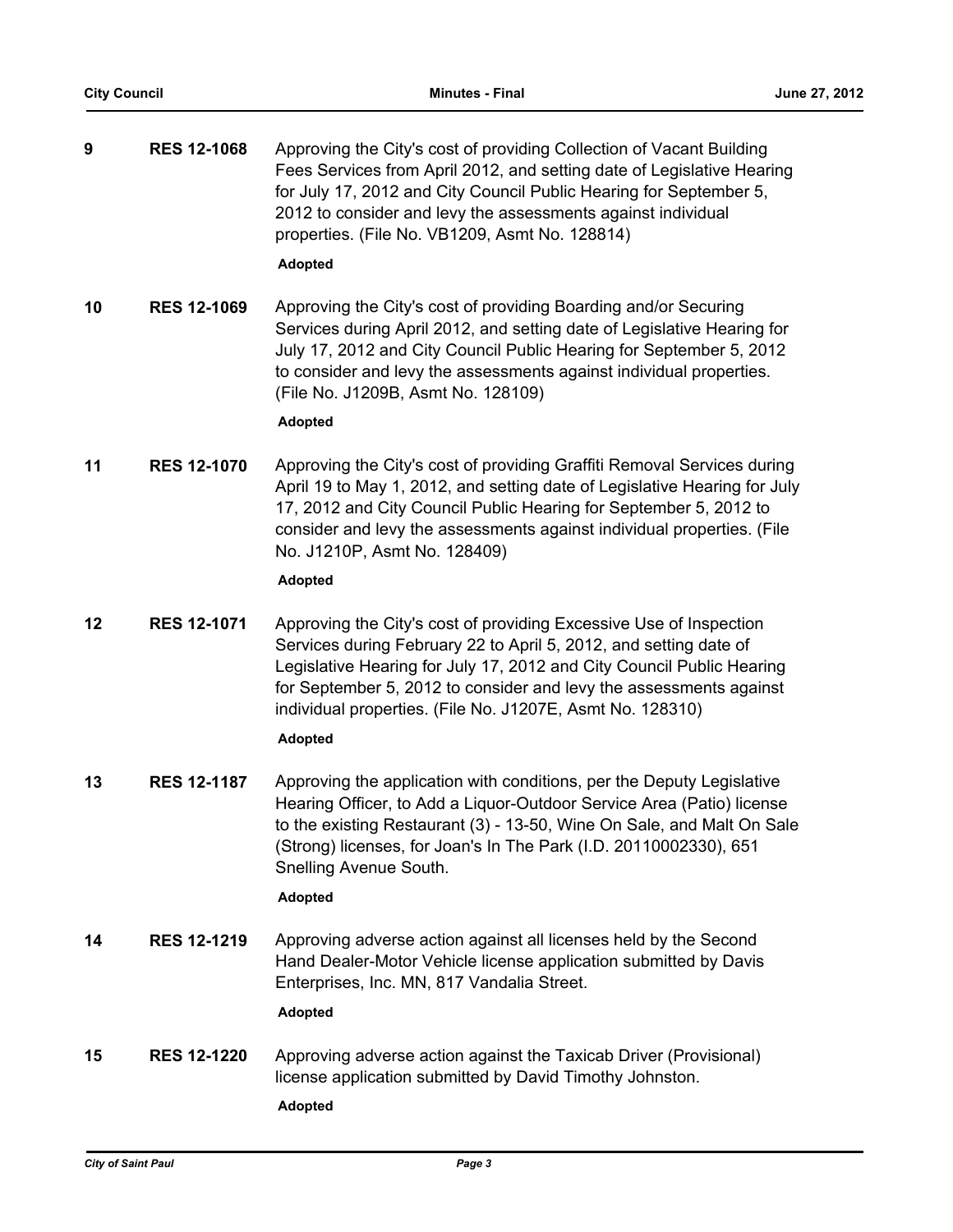| 16 | <b>RES 12-1118</b>  | Approving the Settlement Agreement between the City, Michael Davis<br>and Megan Davis.<br>Adopted               |
|----|---------------------|-----------------------------------------------------------------------------------------------------------------|
| 17 | Min 12-23           | Approving the minutes of the May 16 and 23, and June 6 and 13, 2012<br>City Council meetings.<br><b>Adopted</b> |
|    | <b>PRESENTATION</b> |                                                                                                                 |

**18 CO 12-17** Presentation of the 2012 Karl Neid Award to Mary Comford.

*Council President Lantry noted that this was the 20th year the City had presented the award and there had been many excellent applications. She acknowledged award committee members Nhia Vang, Shari Moore, Trudy Moloney, and Ellen Biales; and additional selection committee members Larry Zangs, Bonnie Wakefield, Mark Finken, Vince Gillespie, Linda Crosby, Robin Madsen, and Marcela Schillinger.*

*Councilmember Tolbert offered his congratulations as the Council member for the ward in which awardee Mary Comford resides.*

*Robin Madsen commented on the high quality of the nominations received over the years, and her pride in having this year's award winner be from the library department.*

*Council President Lantry introduced Joanne Tromiczak-Neid, wife of the late Karl Neid. Ms. Tromiczak-Neid spoke about Mr. Neid's mission to make St. Paul safer, stronger, and better. She spoke about the creation of the award. She congratulated Ms. Comford on behalf of the family.*

*Council President Lantry introduced Ms. Comford, and the award was officially presented by Mayor Chris Coleman. Mayor Coleman spoke about Ms. Comford's work in the community.*

*Ms. Comford made brief comments.*

*Last year's awardee, Larry Zangs, presented flowers to Ms. Tromiczak-Neid.*

**Received and Filed**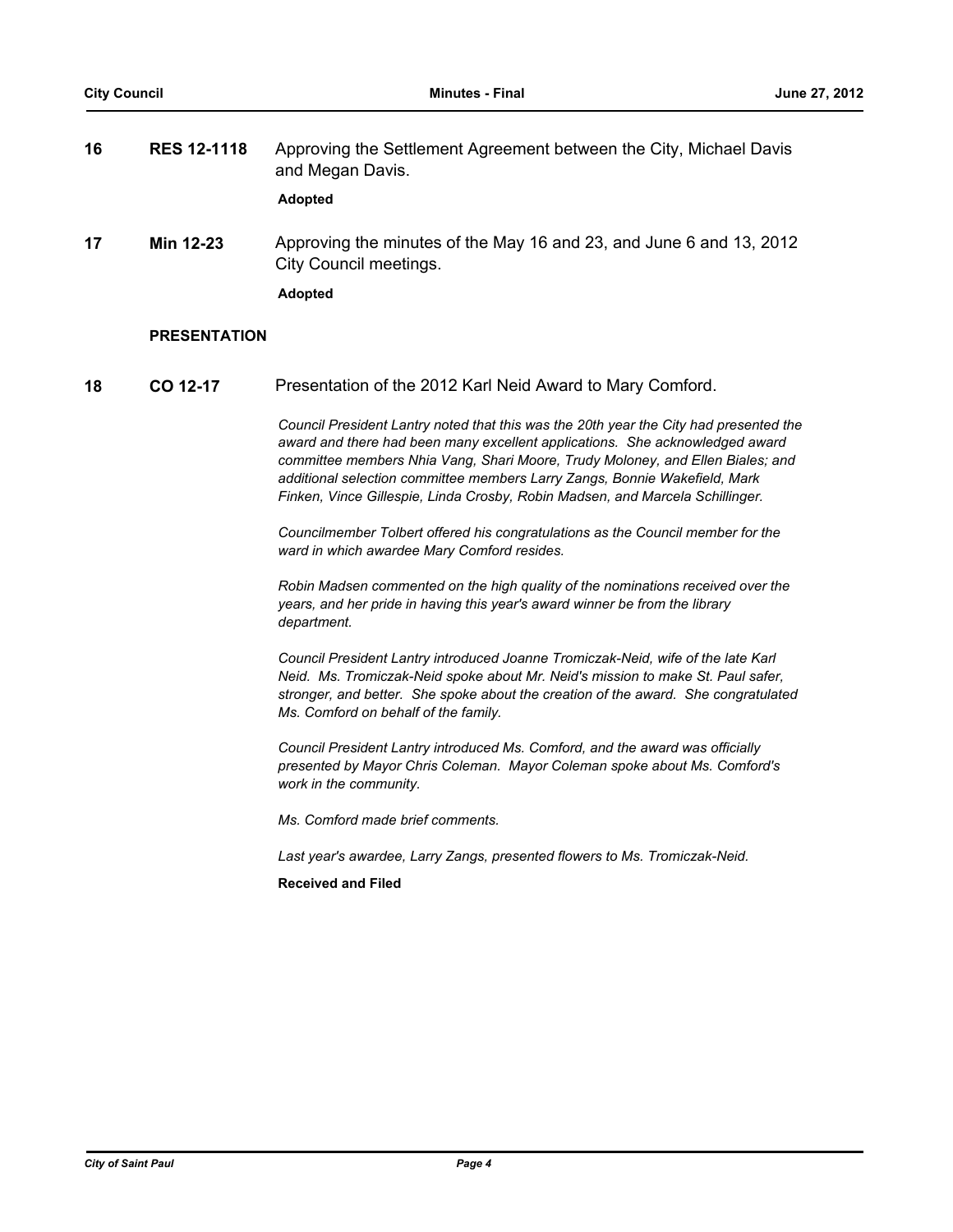#### **FOR DISCUSSION**

| 19 | <b>RES PH</b><br>12-161 |               | Approving adverse action against all licenses held by Mark Stevens,<br>d/b/a Carmelos Ristorante, 238 Snelling Avenue South. (Public<br>hearing held June 20)                              |
|----|-------------------------|---------------|--------------------------------------------------------------------------------------------------------------------------------------------------------------------------------------------|
|    |                         |               | Moved by Councilmember Tolbert, Resolution-Public Hearing is Adopted As<br>Amended. The motion carried by the following vote:                                                              |
|    |                         |               | Yea: 7 - Councilmember Bostrom, Councilmember Brendmoen, Councilmember<br>Carter III, City Council President Lantry, Councilmember Stark,<br>Councilmember Thune and Councilmember Tolbert |
|    |                         | Nay: 0        |                                                                                                                                                                                            |
| 20 | <b>RES PH</b><br>12-165 |               | Approving adverse action against all licenses held by Frankensteen<br>Taco LLC, d/b/a Rusty Taco, 508 Lexington Parkway South. (Public<br>hearing held June 20)                            |
|    |                         |               | Moved by Councilmember Tolbert, Resolution-Public Hearing is Adopted As<br>Amended. The motion carried by the following vote:                                                              |
|    |                         | Yea: $7 -$    | Councilmember Bostrom, Councilmember Brendmoen, Councilmember<br>Carter III, City Council President Lantry, Councilmember Stark,<br>Councilmember Thune and Councilmember Tolbert          |
|    |                         | Nay: 0        |                                                                                                                                                                                            |
| 21 | <b>RES PH</b><br>12-179 |               | Approving the petition of Eugene Woitas to vacate a portion of platted,<br>unimproved Sims Avenue abutting 1499 Sims Avenue. (Public<br>hearing held June 20; laid over from June 27)      |
|    |                         | vote:         | Moved by Councilmember Bostrom, Resolution-Public Hearing is Laid Over to<br>the City Council, due back on 7/11/2012. The motion carried by the following                                  |
|    |                         |               | Yea: 7 - Councilmember Bostrom, Councilmember Brendmoen, Councilmember<br>Carter III, City Council President Lantry, Councilmember Stark,<br>Councilmember Thune and Councilmember Tolbert |
|    |                         | Nay: $0$      |                                                                                                                                                                                            |
| 22 | <b>RLH CO 11-2</b>      | 2012)         | Appeal of Richard H. Nicholson to a Correction Notice at 260 SUMMIT<br>AVENUE. (Public hearing held August 3, 2011; laid over from May 16,                                                 |
|    |                         | vote:         | Moved by Councilmember Thune, Resolution LH Correction Order is Laid Over<br>to the City Council, due back on 7/25/2012. The motion carried by the following                               |
|    |                         | Yea:<br>- 7 - | Councilmember Bostrom, Councilmember Brendmoen, Councilmember<br>Carter III, City Council President Lantry, Councilmember Stark,<br>Councilmember Thune and Councilmember Tolbert          |
|    |                         | Nay: 0        |                                                                                                                                                                                            |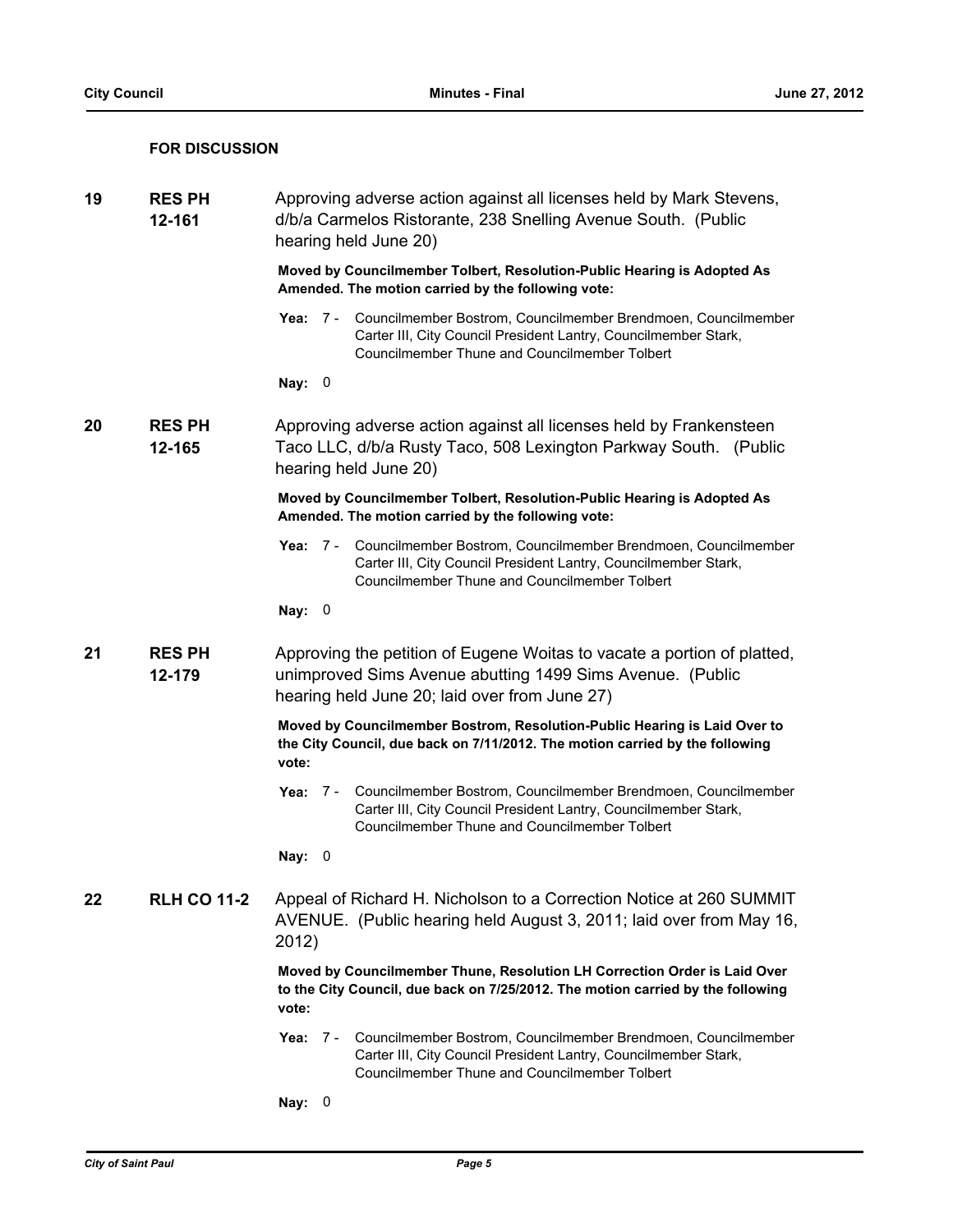| 23 | <b>RLH FCO</b> | Appeal of David A. Unger to a Fire Certificate of Occupancy Inspection        |
|----|----------------|-------------------------------------------------------------------------------|
|    | 12-306         | Correction Notice at 1111 CASE AVENUE. (Public hearing held June<br><b>20</b> |

**Moved by Councilmember Bostrom, Resolution LH Fire C of O is Adopted. The motion carried by the following vote:**

- Yea: 7 Councilmember Bostrom, Councilmember Brendmoen, Councilmember Carter III, City Council President Lantry, Councilmember Stark, Councilmember Thune and Councilmember Tolbert
- **Nay:** 0

#### **ORDINANCES**

**An ordinance is a city law enacted by the City Council. It is read at four separate council meetings and becomes effective after passage by the Council and 30 days after publication in the Saint Paul Legal Ledger. Public hearings on ordinances are held at the third reading.**

#### **Final Adoption**

**24 Ord 12-33** Clarifying Chapter 310 of the Saint Paul Legislative Code pertaining to Refund of Fees.

#### **Moved by Councilmember Stark, Ordinance is Adopted. The motion carried by the following vote:**

Yea: 7 - Councilmember Bostrom, Councilmember Brendmoen, Councilmember Carter III, City Council President Lantry, Councilmember Stark, Councilmember Thune and Councilmember Tolbert

**Nay:** 0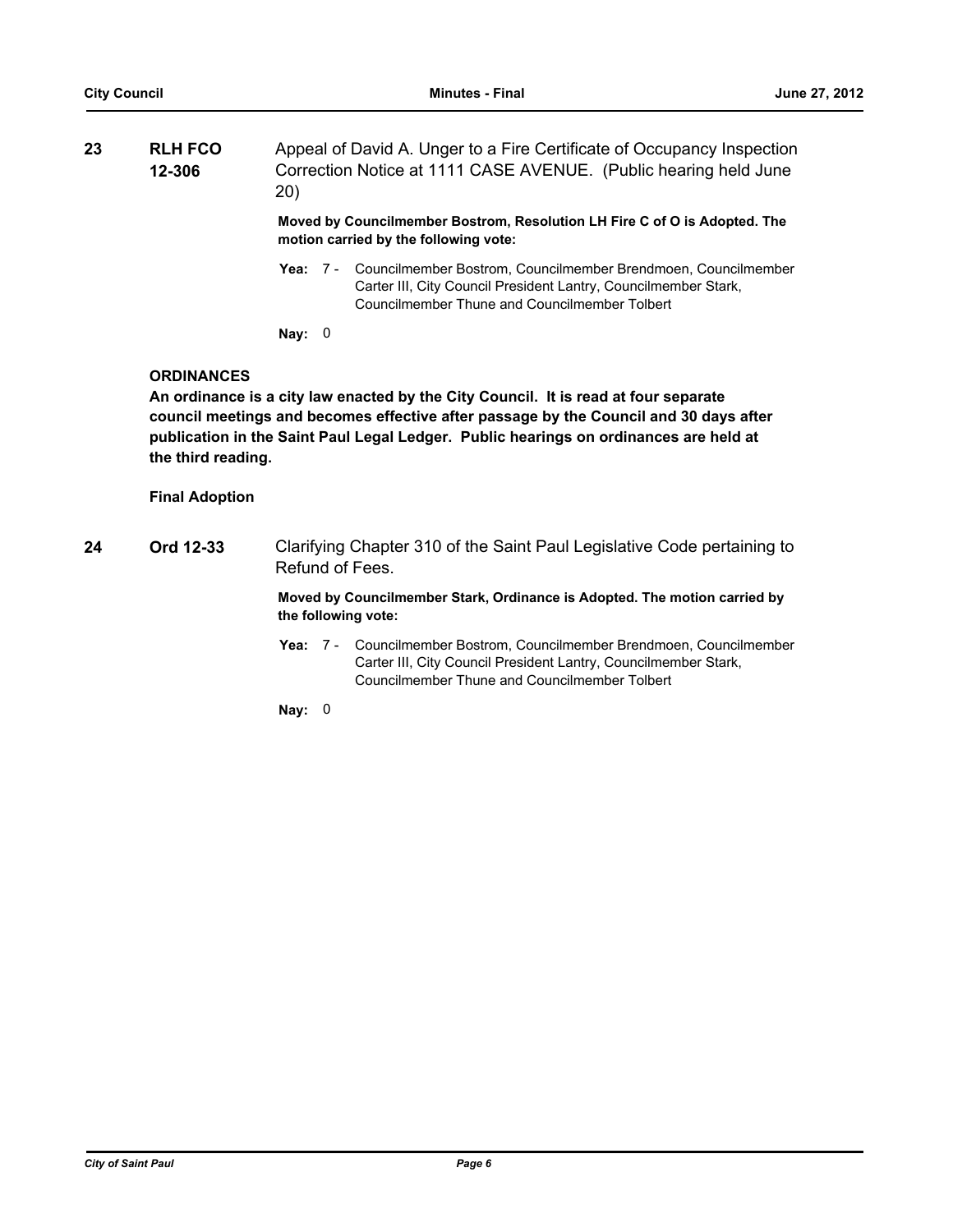### **25 Ord 12-34** Amending Legislative Code Chapter 67 pertaining to student rental housing.

*Councilmember Stark said the issue had been reviewed over a long period of time at several levels, and while everyone agreed there was a problem, there was dissent as to the best solution. He said he viewed the ordinance as a tool in the toolbox for addressing the issues in the neighborhood, and he hoped that additional tools would be developed over time. He said the effectiveness of the ordinance in addressing the issues would be monitored.*

*Councilmember Tolbert apologized for having missed the previous week's meeting and public hearing but said he had watched the meeting online and read all of the comments. He expressed reservations and concerns about the ordinance including its potential effects on surrounding neighborhoods and on the quality of existing rental housing. He acknowledged the problems that existed but said he felt the ordinance was of a prohibitive nature and bad policy, and he was unable to support it. He urged the Council to be cognizant of unintended consequences and said that capping the amount of student housing could lead to dilapidated houses and higher rents. He said the borders felt arbitrary and the ordinance would be difficult to enforce.*

*Councilmember Stark responded that the ordinance was not a ban, as it had been referred to by Councilmember Tolbert, as existing student rentals were grandfathered in and more could be added outside the 150 foot area. He stated that there was no reason to believe that student bodies were growing or that the problem would get pushed to other areas. He acknowledged the concern over the perception that students were not welcome, but said that was not the intended message. He stressed the important role colleges played in the community, but said things had gotten out of balance in the neighborhood. He said the border line was not arbitrary but was based on student rental data from St. Thomas and from DSI. He said he had spoken with DSI about enforcement, and the ordinance was designed so that it would not be an enforcement burden.*

*Councilmember Carter said he shared many of the concerns raised by Councilmember Tolbert, and he felt the ordinance represented a neighborhood approach to addressing the citywide problem of some neighborhoods having a high concentration of rental properties. He said the focus should be on a set of behaviors rather than a set of people, and that colleges and universities should have adequate on-campus housing. He acknowledged that there was a specific challenge concerning a set of behaviors concentrated in this area, and said he would support the ordinance with the hope and expectation that this was not a finish line but a starting point.*

*Councilmember Bostrom expressed concern about the fact that the ordinance identified a particular group of people, and said the grandfathering of existing rental student rentals gave those landlords an exclusive right which would act as a disincentive to maintaining the properties. He said he was going to vote against it.*

*Council President Lantry noted that St. John's University now required all students to live on campus after having struggled with challenges similar to those being faced around St. Thomas. She said care should be taken to avoid rejecting a good solution for the sake of waiting to find a perfect one, and she expressed appreciation for the respectful dialog and civil debate. She stressed the importance of making the distinction between student housing and rental housing, and said the ordinance was the result of a thoughtful process over a period of time. She said she was tired of police having to spend their time managing rental property.*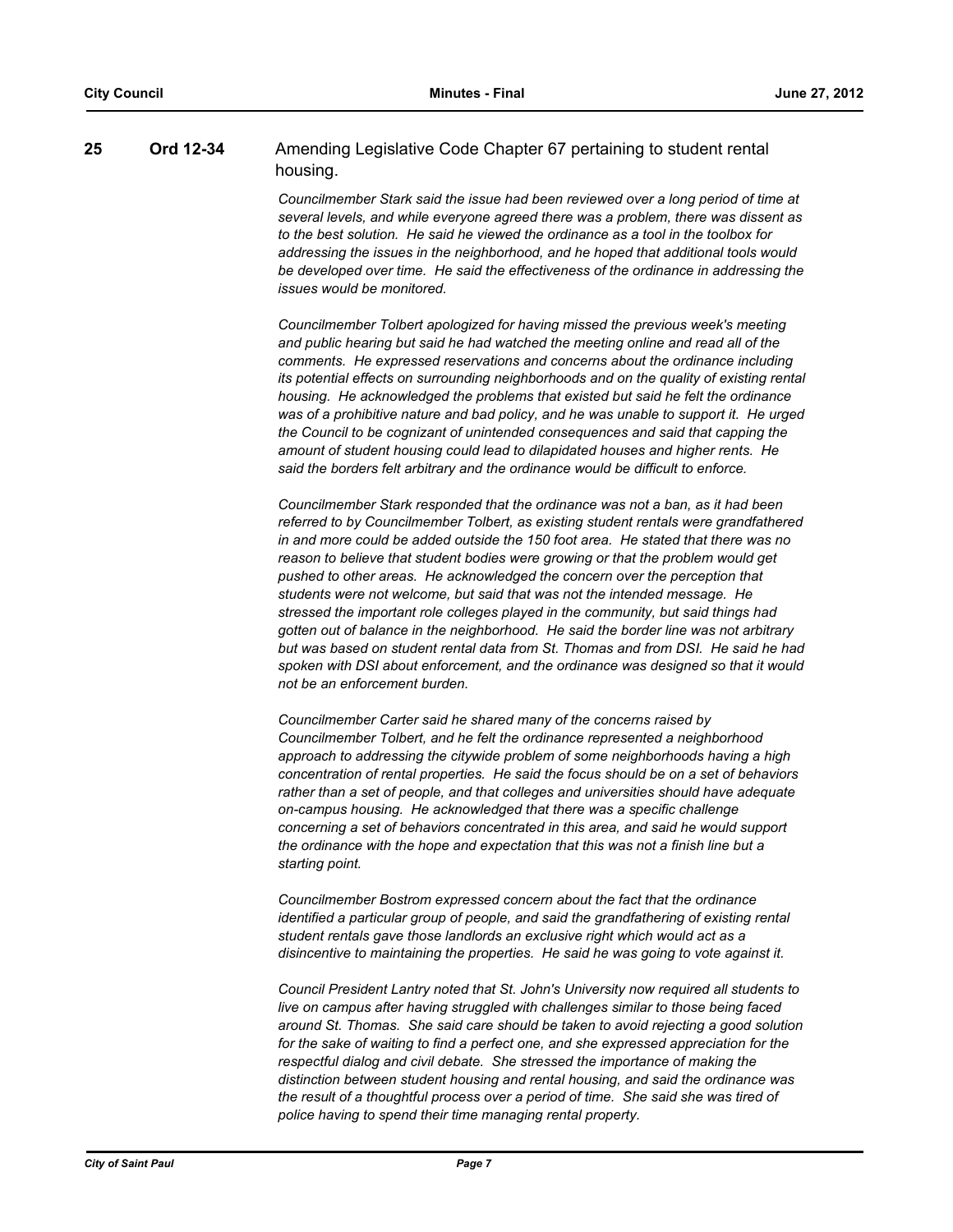#### **Moved by Councilmember Stark, Ordinance is Adopted. The motion carried by the following vote:**

- Yea: 5 Councilmember Brendmoen, Councilmember Carter III, City Council President Lantry, Councilmember Stark and Councilmember Thune
- **Nay:** 2 Councilmember Bostrom and Councilmember Tolbert

#### **Second Reading**

**26 Ord 12-35** Memorializing City Council action granting the application of Dirk Dantuma/Ruth Dantuma for the rezoning of 311 Walnut Streeet from RM2 Medium-Density Multiple-Family Residential to T2 Traditional Neighborhood, and amending Chapter 60 of the Saint Paul Legislative Code pertaining to the Saint Paul zoning map.

**Laid Over to Third Reading to the City Council, due back on 7/3/2012**

**27 Ord 12-36** Amending Chapter 183 of the City of Saint Paul Legislative Code pertaining to human rights.

> **Laid Over to Third Reading/Public Hearing to the City Council, due back on 7/3/2012**

#### **SUSPENSION ITEMS**

#### **Rules suspended**

**Yea:** Councilmember Bostrom, Councilmember Brendmoen, Councilmember Carter III, City Council President Lantry, Councilmember Stark, Councilmember Thune and Councilmember Tolbert Yea: 7 -

#### **Nay:** 0

**RES 12-1226** Preliminary Order to set the date of a public hearing authorizing the acquisition of properties to develop a ballpark in Downtown Saint Paul.

> **Moved by Councilmember Thune, Resolution is Adopted. The motion carried by the following vote:**

Yea: 7 - Councilmember Bostrom, Councilmember Brendmoen, Councilmember Carter III, City Council President Lantry, Councilmember Stark, Councilmember Thune and Councilmember Tolbert

**Nay:** 0